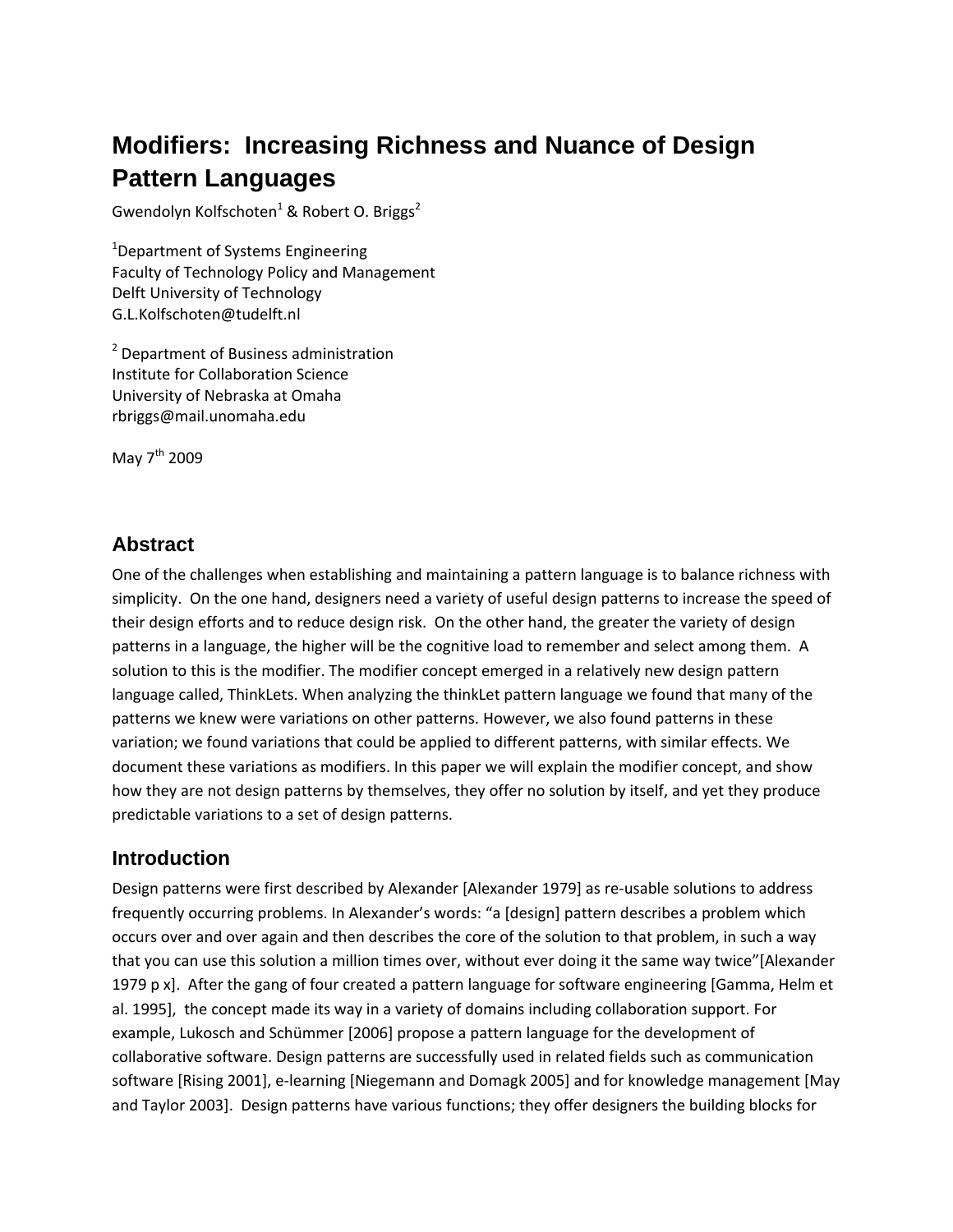their design effort, the can be used to capture best practices, they support teaching and training and they become a shared language among the users of the design patterns.

One of the challenges when establishing and maintaining a pattern language is to balance richness with simplicity. On the one hand, designers need a variety of useful design patterns to increase the speed of their design efforts and to reduce design risk. A pattern language with a greater number of design patterns offers a larger variety for inspiration and choice. With more relevant options, there are more circumstances where it is possible to establish a good fit between the design problem and design‐ pattern‐based solution. On the other hand, the greater the variety of design patterns in a language, the higher will be the cognitive load to remember and select among them. A community of practice for a pattern language must therefore strive for parsimony. The community must attempt to capture useful and important design patterns, while keeping the design patterns consistent, coherent, interlinked and perhaps most importantly, non‐overlapping. The need for parsimony conflicts with the need for greater variety and utility.

Design pattern modifiers provide a useful device for maintaining the parsimony of a pattern language while adding richness and nuance to its range of possibilities. A *modifier* is a not a complete pattern, but rather is a named, documented variation that can be applied to a collection of patterns. Modifiers create a predictable, useful changes in the solution derived from any pattern to which the modifier is applied.

The modifier concept emerged in a relatively new design pattern language called, ThinkLets [Kolfschoten, Briggs et al. 2006; Vreede, Briggs et al. 2006], and the concept is, perhaps, most easily demonstrated using that pattern language as an example. *ThinkLets* is a pattern language for designing collaborative work practices. A ThinkLet is a named, scripted collaborative activity that moves a group toward its goals in predictable, repeatable ways. As with other pattern languages, ThinkLets are used as design patterns, as design documentation, as a language for discussing complex and subtle design choices, and as training devices for transferring designs to practitioners in organizations.

In this paper, we present a formal articulation of the modifier concept. We first explain the thinkLets concept in more detail. We then explain the origins and nature of the modifier concept, and argue its utility as an extension to a pattern language. Next we offer examples of modifiers in the context of the thinkLets pattern language. We illustrate the effect a modifier can have on the execution of thinkLets. Finally, we discuss the need for and value of the modifier concept in pattern languages in general.

# **2. The ThinkLets Pattern Language**

ThinkLets were originally derived to document the techniques and best practices of expert facilitators. Facilitators are group‐process professionals who design collaborative work practices and conduct the processes on behalf of groups. The ThinkLets pattern language became more‐rigorously codified and refined with the advent of the newly emerging field of Collaboration Engineering. *Collaboration Engineering* is specialty within the field of Facilitation. It is an approach to designing collaborative work practices for high‐value recurring tasks and deploying the designs to practitioners to execute for themselves without the ongoing intervention of facilitators [Briggs, Vreede et al. 2003]. ThinkLets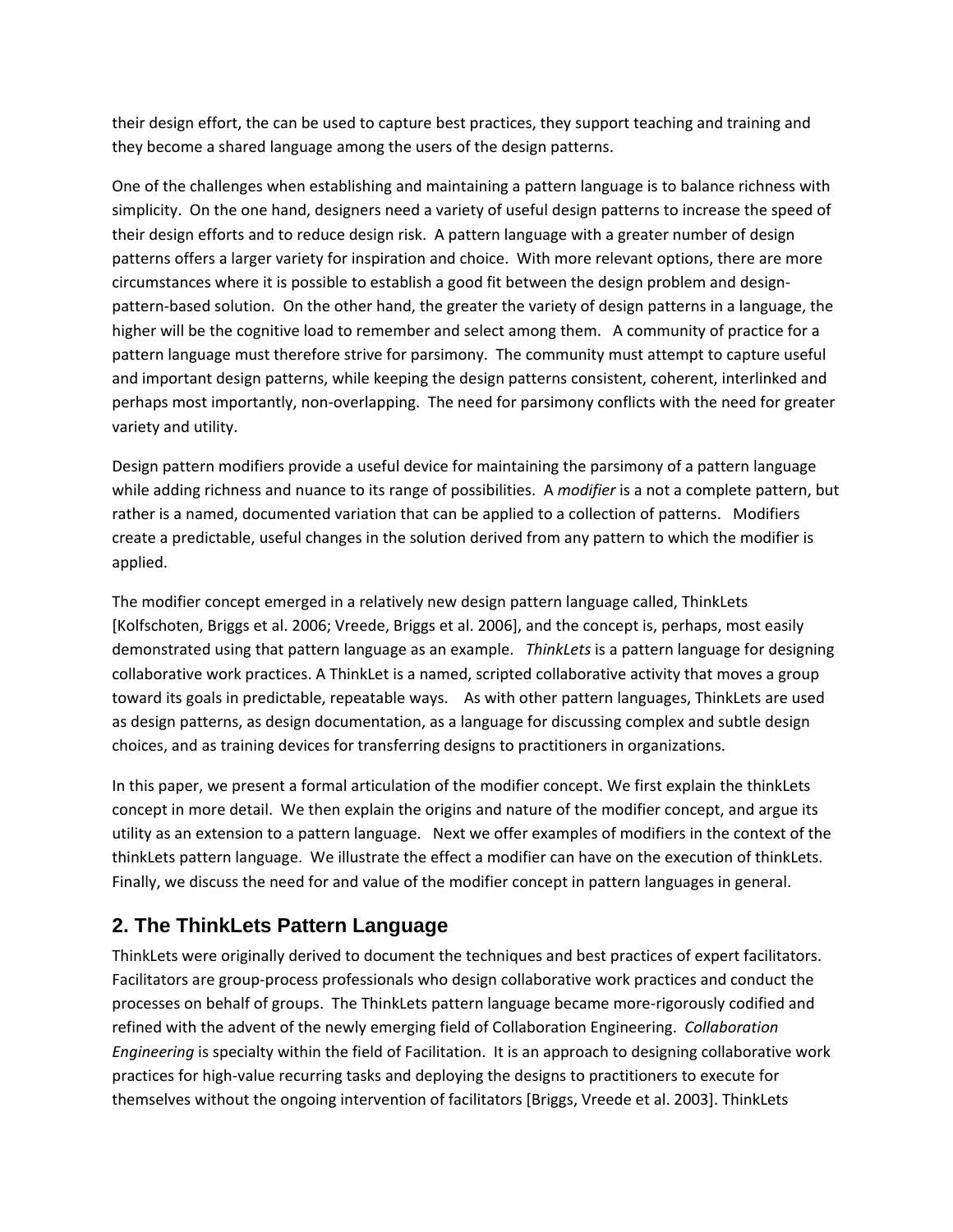therefore serve three different user groups; practitioners, who use thinkLets as scripts to support group work, Facilitators, who use thinkLets to exchange best practices in facilitation and to transfer them to novices, and Collaboration Engineers; who use thinkLets to rigorously design collaborative work practices and supporting technology in order to transfer these to practitioners. For design and knowledge sharing different aspects of a thinkLet are important. For knowledge sharing it is critical to have an extensive description of what will happen as an effect of the thinkLet, and a script on how to create this effect. For design it is (in addition) important to understand the context and situations in which the thinkLet can be applied and how the thinkLet can be combined with other thinkLets. For both situations basic design pattern properties such as a catchy name a picture, and an overview of what it does is important. For more information about the thinkLet set and concept we refer to [Kolfschoten, Briggs et al. 2006; Vreede, Briggs et al. 2006; Kolfschoten and Houten 2007].

### **3. The Modifier Pattern**

**Context:** When you are authoring a pattern language with a community and this pattern language seems to explode in size. New patterns are continuously found but many patterns are similar. Some of the similar patterns turn out to be just instantiations of other design patterns. Others, however are clearly not instantiations of other patterns but rather they are deliberate variations made by experts to create a usefully different solution.

Early in the life of the ThinkLets pattern language, the utility of the concept gave rise to an explosion of design patterns. Designers quickly hit information overload, so researchers began work to see whether they could distill the burgeoning collection down to an essential set [Kolfschoten, Appelman et al. 2004]. This research revealed that a number of the early thinkLets were useful variations on more‐ fundamental patterns. Some of these variations were actually just instantiations of other thinkLets.

**Problem:** Your pattern language is growing in size and complexity and new patters show overlap with existing patterns. You need more consistency and parsimony in your pattern language and you want to clearly distinguish patterns that you can combine and patterns that are variations of other patterns.

An example of a thinkLet that turned out to be only an instantiation of another thinkLet was a thinkLet for SWOT analysis, where participants brainstorm ideas in four categories; Strengths, Weaknesses, Opportunities and Threats. Although the use of these specific categories has particular advantages and benefits, it was, in essence, an instantiation of the LeafHopper thinkLet described in the appendix. Detailed analysis of the newly developing ThinkLets pattern language showed, however, that after the instantiation duplications had been removed from the pattern collection, there remained a number of cases where the same variation had been applied to a number of different thinkLets, with the same predictable effect on each thinkLet to which it was applied. These variations involved removing or adding certain behavior rules to an existing thinkLet to create a predictable variation in its effect. These rule‐changes occurred in a similar way, across different thinkLets. Researchers captured and named these variations, giving rise to the modifier concept.

**Solution:** Modifiers are reusable variations that can be applied to a number of design patterns in order to create a predictable change or variation to the solutions specified by these patterns. Using modifiers we can add nuance to a set of basic design patterns without suffering a combinatorial explosion of the pattern language. When modifiers are distilled from a set of design patterns, the pattern language can become richer, as more combinations can be made from fewer elements. At the same time the pattern language becomes more concise as the number of concepts in the patter language becomes smaller.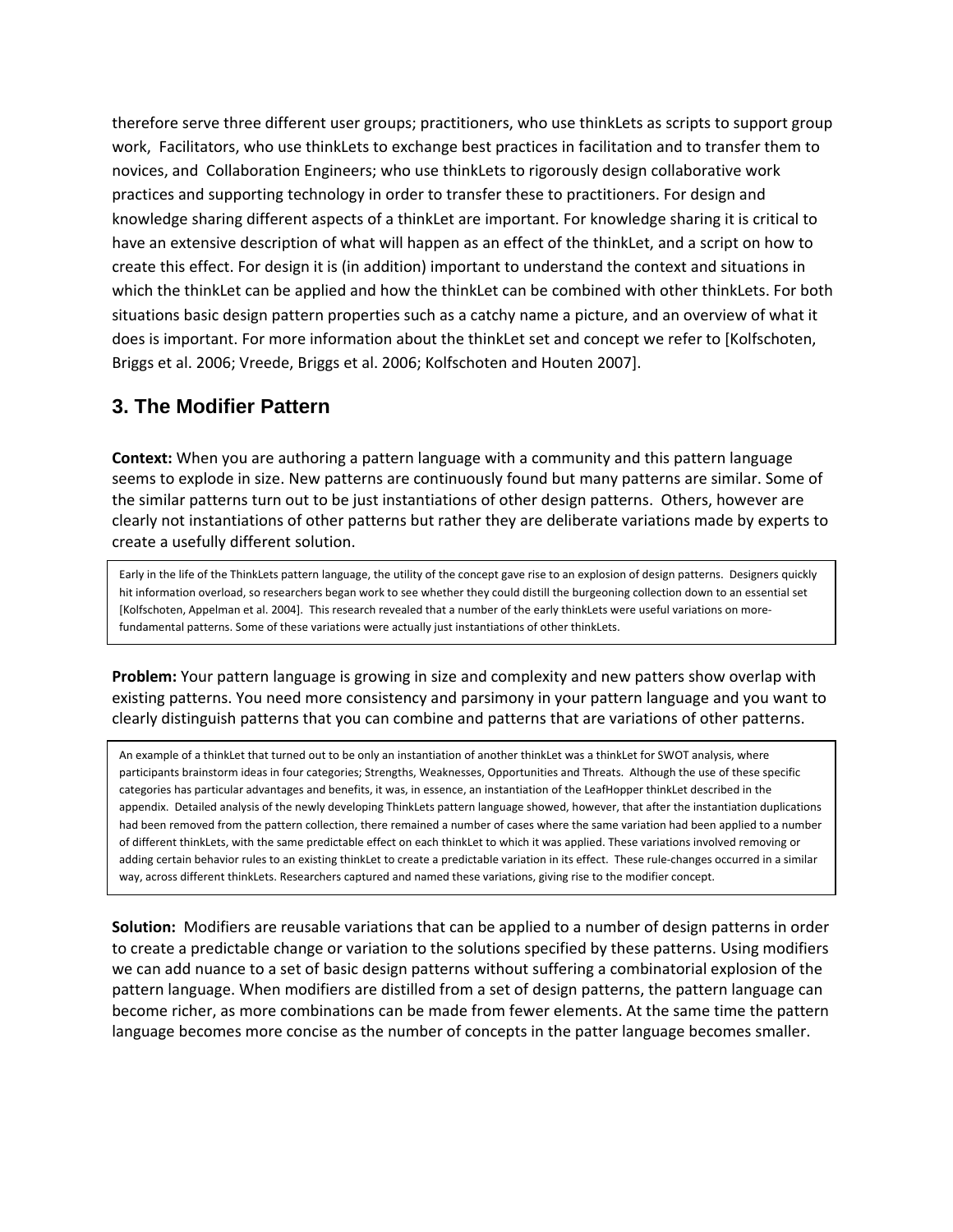We define modifiers as named changes‐of‐rules that can be applied to one or more thinkLets to create predictable variations to the pattern of collaboration a thinkLet invokes, and predictable variations in the structure and quality of the outcomes produced by pattern. Modifier documentation specifies the changes-of-rules that comprise the modifier, the thinkLets to which those changes can be applied, and insights about the effect of the changes-of-rules will have on patterns of collaboration and quality of outcomes. To summarize, modifiers have one or more of the following characteristics:

- They can add new rules or delete existing rules from a thinkLet.
- They can alter a rule in the thinkLet.
- They crate a variation on the emerging pattern of collaboration.
- They alter the structure and quality of group outcomes in predictable ways.

#### **Example, simplifying and enriching a pattern language with modifiers:**

We compared the underlying rules for 7 idea-generation (brainstorming) thinkLets [Kolfschoten and Santanen 2007]. The analysis revealed that, although there were superficial differences. Some of those thinkLets were, at the level of their rules, virtually identical. Thus, the 7 of thinkLets could be collapsed to an essential set of four. In that same set of seven thinkLets, however, we found 12 variations that could be abstracted, and then deliberately added to or removed from some set of thinkLets to create a specific variation in their effects. These differences we captured as twelve named modifiers. For example a modifier used for idea‐generation, or brainstorming activities:

• **OneUp** – each contribution must be arguably better along some specified dimension of quality than the ideas that have already been contributed.

The OneUp modifier had three predictable effects on any idea‐generation thinkLet to which it was applied: a) participants generated a greater number of high-quality ideas and a lower number of lowquality ideas; b) participants engaged in less discussion of the ideas of others; and c) participants were less sure at the end of the activity that others understood the ideas they had contributed. 

Modifiers do not alter the general pattern of collaboration that a thinkLet invokes. Rather, they produce nuanced variations on those patterns. The OneUp modifier, for instance, places an additional constraint on basic rules of any idea generation activity.

The twelve modifiers we derived could be applied in various combinations to create variations on one or more of the four basic idea generation thinkLets [Kolfschoten, Appelman et al. 2004; Kolfschoten and Santanen 2007]. The four thinkLets and twelve modifiers that emerged could be combined in a total of 43 combinations. Without the modifier concept, the pattern language would have therefore required 43 thinkLets to capture those useful variations. With the modifier concept, the same design power can be obtained with only 16 concepts – the four thinkLets and twelve modifiers. Thus, by distilling out the thinkLets and modifiers out of the 7 thinkLets, we uncovered 43 new design possibilities, and yet maintained the parsimony of the pattern language at 16 components.

In one sense, a modifier is to a thinkLet as a virus is to a cell. A virus is not a living organism, because on its own it cannot respire, digest, or reproduce. A virus, however, invokes predictable changes on the way the cell performs. In like manner, modifiers are also not complete design patterns, because on their own, they cannot be used to invoke predictable, repeatable patterns of collaboration. Rather, they can be applied to thinkLets to create predictable *changes* in the patterns of collaboration the thinkLet invokes. Modifiers have less information in their documentation because they are not complete thinkLets. They are therefore easier to master than a full thinkLet, which further reduces the cognitive load of mastering the pattern language.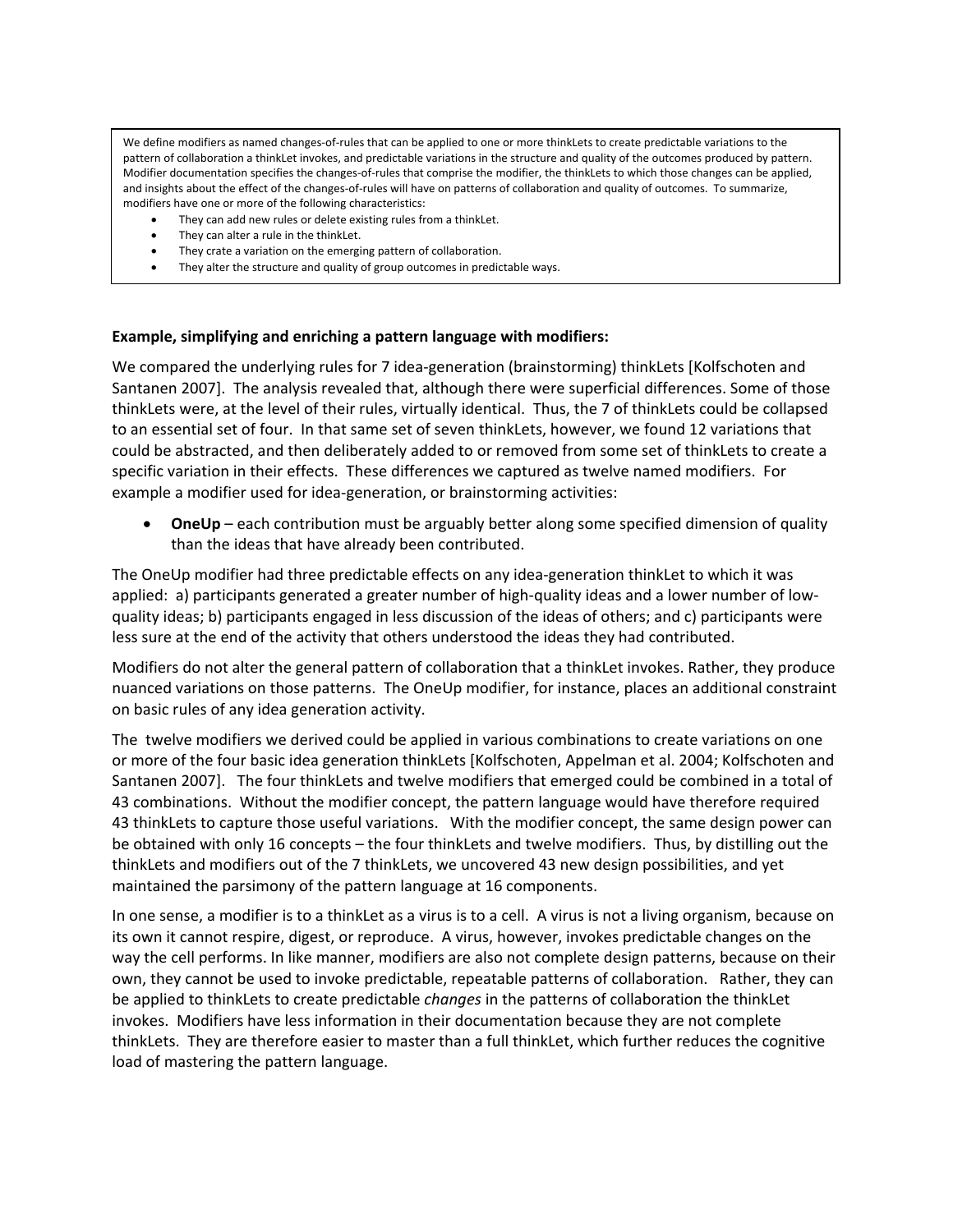# **Example- ThinkLets and ThinkLet Modifiers**

ThinkLets are design patterns that can be used to create patterns in how people collaborate and the type of result they will jointly produce. As such they are prescriptive. To explain the modifier concept we will first introduce a set of different thinkLets with very different effects, next we will describe 3 modifiers and show how they are applicable for the different thinkLets. Table 1 lists six thinkLets that can be used to invoke a specific effect<sup>1</sup>. Note that these descriptions are not complete design pattern documentation, but rather a brief overview of the collaboration technique, sufficient for the reader to understand the nature of the pattern.

 $1$  The effects of thinkLets are also called patterns of collaboration. These are descriptive patterns and explain how the group moves from one state to another state, see Briggs, R.O.; Kolfschoten, G.L.; Vreede, G.J. de and Dean, D.L. (2006). Defining Key Concepts for Collaboration Engineering, *Americas Conference on Information Systems*, Acapulco, Mexico, AIS.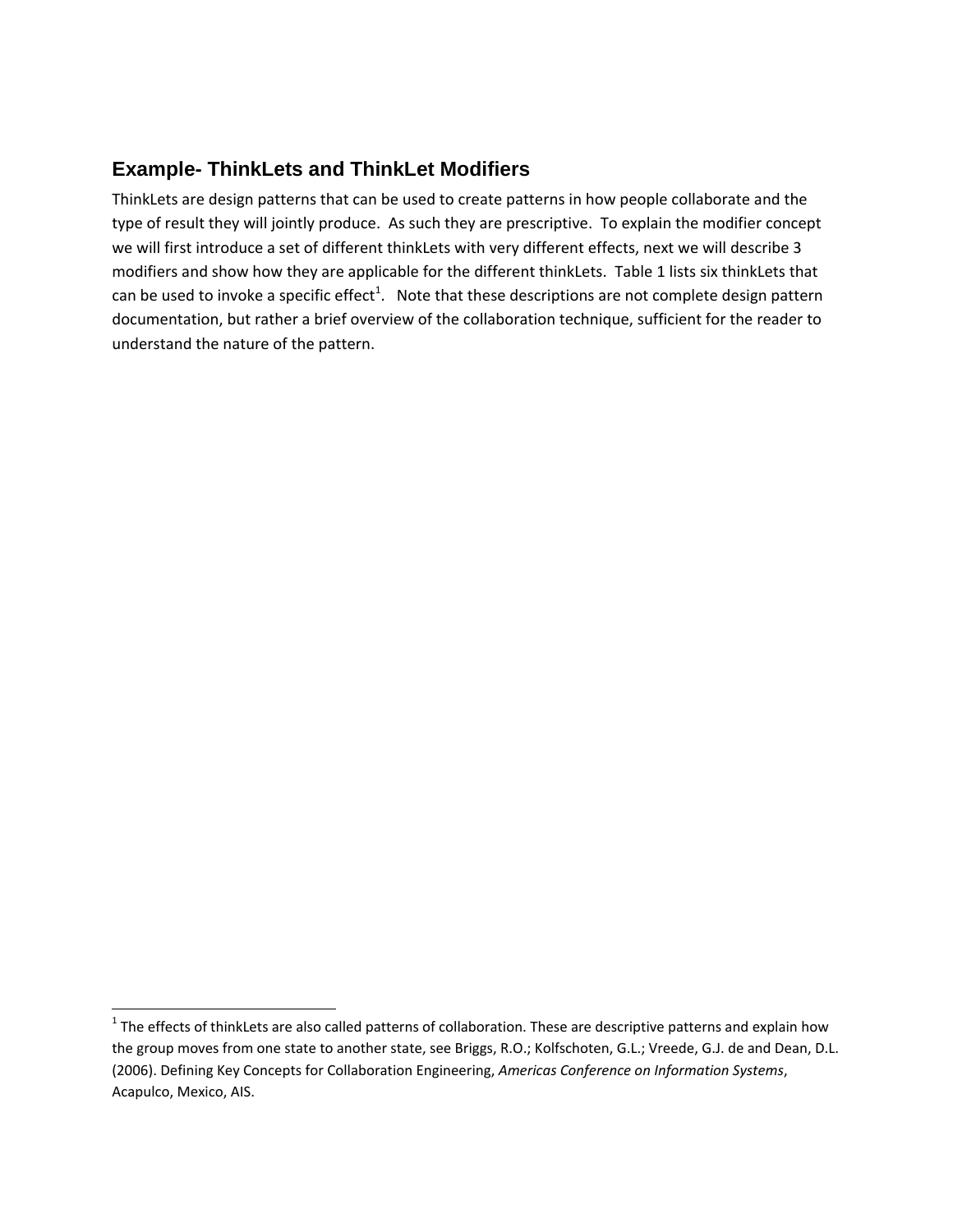| Table 1. An Example of a ThinkLet for Each Pattern of Collaboration. |                                                                                                                                                                                                                                                                                                                                                                                                                   |                           |  |  |
|----------------------------------------------------------------------|-------------------------------------------------------------------------------------------------------------------------------------------------------------------------------------------------------------------------------------------------------------------------------------------------------------------------------------------------------------------------------------------------------------------|---------------------------|--|--|
| <b>ThinkLet</b><br><b>Example</b>                                    | <b>Brief Summary of ThinkLet</b>                                                                                                                                                                                                                                                                                                                                                                                  | <b>Effect</b>             |  |  |
| LeafHopper                                                           | All participants view a set of pages, one for each of several discussion<br>topics. Each participant hops among the topics to add ideas as inspired<br>by interest and expertise.                                                                                                                                                                                                                                 | Generate                  |  |  |
| GoldMiner                                                            | Participants view a page containing a collection of ideas, perhaps from<br>an earlier brainstorming activity. They work in parallel, moving the<br>ideas they deem most worthy of more attention from the original page<br>to another page                                                                                                                                                                        | Reduce                    |  |  |
| Illuminator                                                          | Participants review a page of contributions for clarity. When a<br>participant judges a contribution to be vague or ambiguous, s/he<br>requests clarification. Other group members offer explanations, and<br>the group agrees to a shared definition. If necessary, the group revises<br>the contribution to better convey its agreed meaning.                                                                   | Clarify                   |  |  |
| PopcornSort                                                          | Participants work in parallel to move ideas from an unorganized list into<br>to labeled categories, using a first-come-first-served protocol for<br>deciding who gets to move each idea into a category.                                                                                                                                                                                                          | Organize                  |  |  |
| StrawPoll                                                            | Moderator posts a page of unevaluated contributions. Participants are<br>Evaluate<br>instructed to rate each item on a designated scale using designated<br>criteria. Participants are told that they are not making a decision, just<br>getting a sense of the group's opinions to help focus subsequent<br>discussion.                                                                                          |                           |  |  |
| Crowbar                                                              | After a vote, the moderator draws the group's attention to the items<br>with the most disagreement. Group members discuss the reasons why<br>someone might give an item a high rating, and why someone might give<br>the item a low rating. The resulting conversation reveals unchallenged<br>assumptions, unshared information, conflicts of goals, and other<br>information useful to moving toward consensus. | <b>Build</b><br>consensus |  |  |

We will now describe three modifiers. Modifiers are not complete design patterns, but rather named, codified changes that can be applied to one or more thinkLets to create predictable changes in the function of the thinkLet. Modifier documentation includes the name, purpose, and rule-change for the modifier, and a short explanation of effects the modifier will create. In the thinkLet documentation we capture with which modifiers the thinkLets can be combined.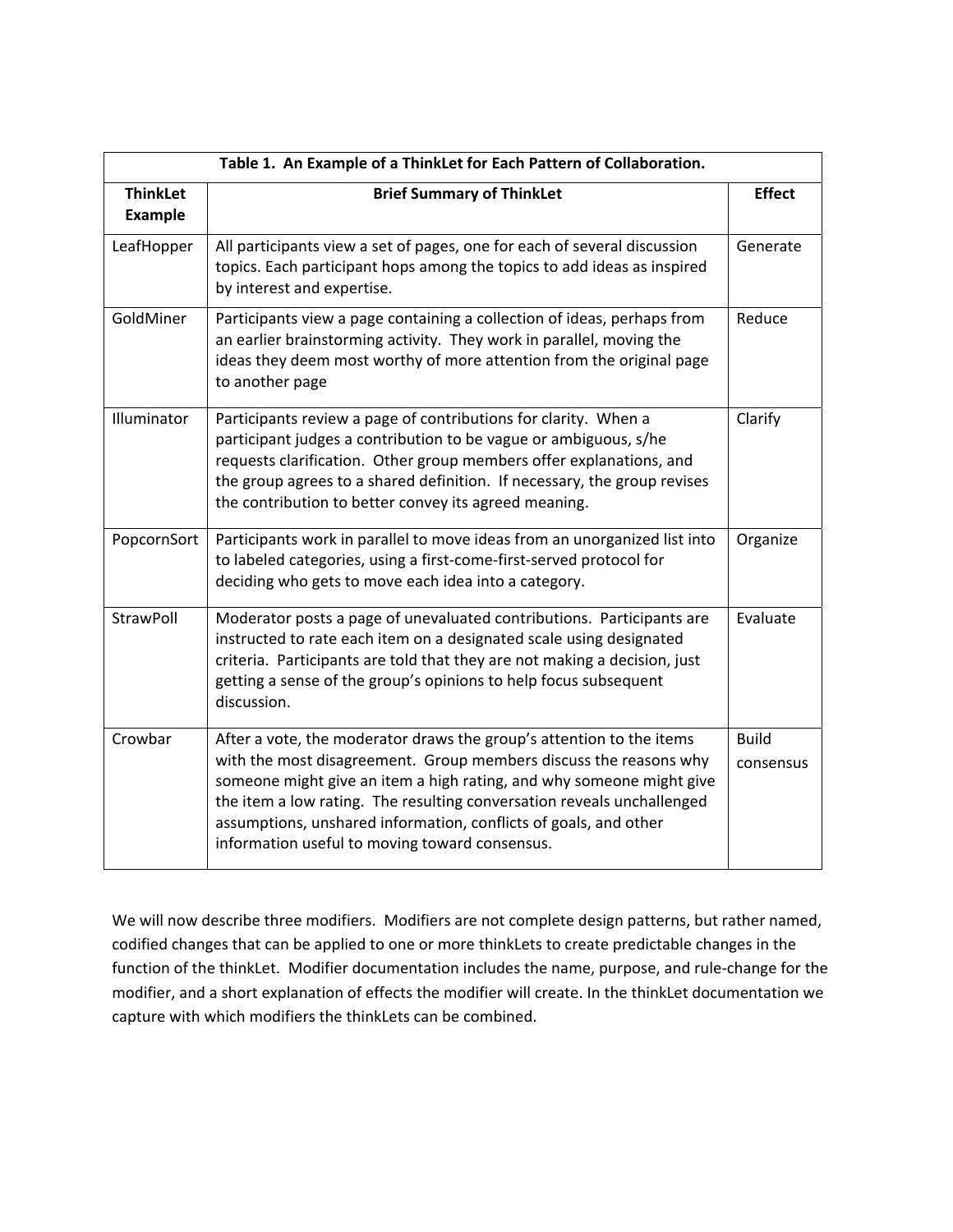| Table 2. Modifier examples |                                                                                                                                                                                                                                                                                                                                                                                                                                                                                                                                 |  |  |  |
|----------------------------|---------------------------------------------------------------------------------------------------------------------------------------------------------------------------------------------------------------------------------------------------------------------------------------------------------------------------------------------------------------------------------------------------------------------------------------------------------------------------------------------------------------------------------|--|--|--|
| One Up                     | Participants are instructed that each new contribution must be better<br>than existing contributions according some specified criteria. For<br>example, "Please give me an idea that is more flexible than those we<br>already have, Please suggest an idea that would be cheaper" This<br>encourages the contribution of ideas with specific desired qualities<br>[Grünbacher, Halling et al. 2004].                                                                                                                           |  |  |  |
| Identification             | Let participants choose to identify their actions; e.g. author, editor,<br>voter, deleter. Some thinkLets by default let groups act anonymously,<br>which, in many cases, has a positive effect on willingness to contribute.<br>Other times, however, it is useful to allow identification, which enables<br>participants to receive credit for or be held accountable for their actions,<br>or to emphasize their stake or role. [Valacich, Jessup et al. 1992].                                                              |  |  |  |
| Chauffeured                | Instead of working in parallel, participants jointly decide what action<br>should be taken; e.g. joint organizing, joint clarification/rephrasing, joint<br>evaluation. One participant serves as chauffeur for the group, actually<br>taking the action in accordance with the wishes of the group. While<br>parallel work can be more efficient than chauffeured work, in some<br>cases it is more valuable to ensure shared understanding and to reach<br>mutually acceptable agreements than to it is to be more efficient. |  |  |  |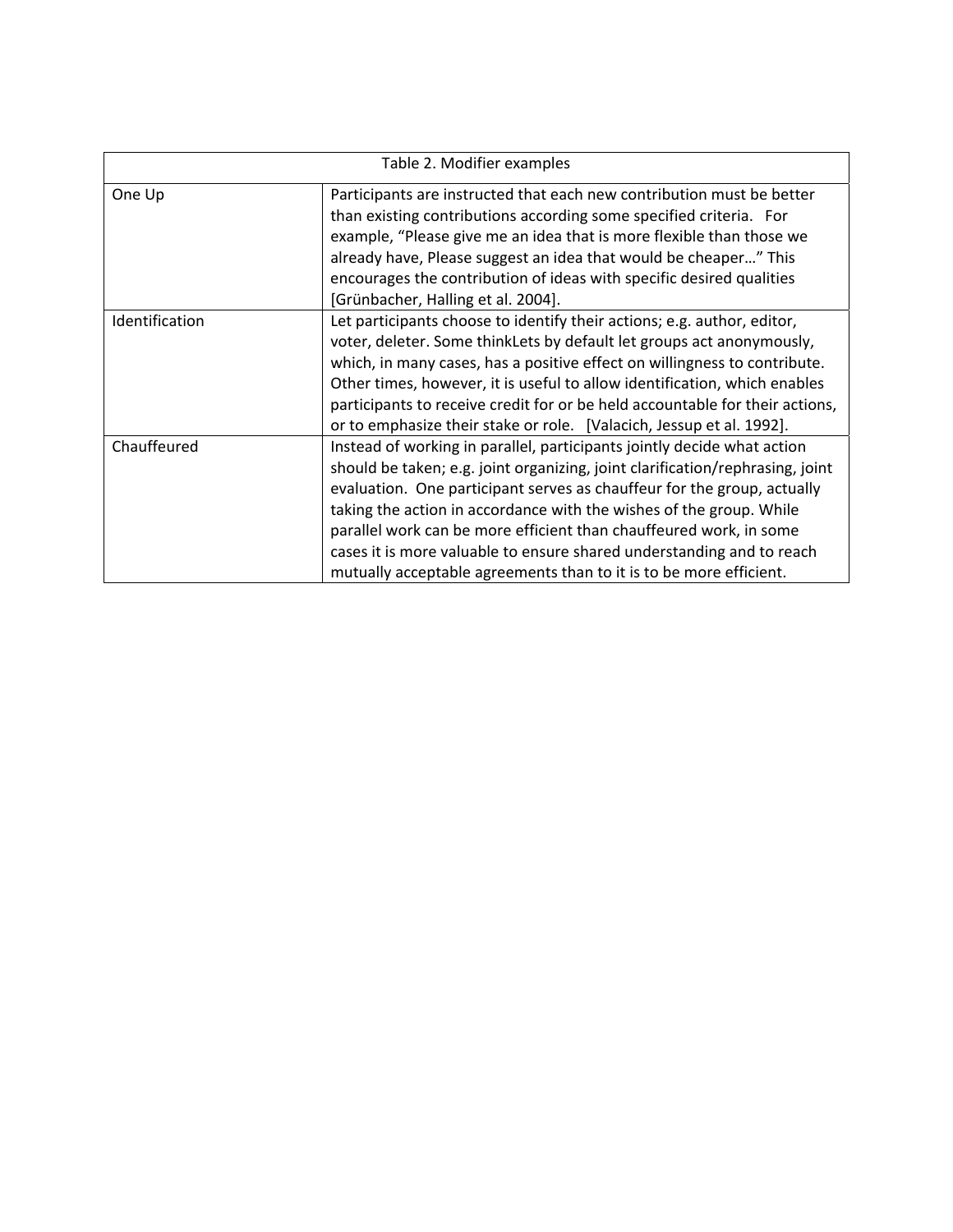|                       | One up                                                                                | Identification                                                                                                                 | chauffeured                                                                                                        |  |  |
|-----------------------|---------------------------------------------------------------------------------------|--------------------------------------------------------------------------------------------------------------------------------|--------------------------------------------------------------------------------------------------------------------|--|--|
| Generate              | Generate contributions that excel on<br>specified criteria                            | Authorship of contributions /<br>Editorship for changed<br>contributions                                                       | People suggest contributions,<br>a recorder writes them down                                                       |  |  |
| Reduce                | Select /summarize to converge on<br>contributions that excel on specified<br>criteria | Authorship of abstractions,<br>summaries, Identity of those<br>who select or reject a<br>contribution                          | Participants discuss which<br>ideas are worthy of more<br>attention, a chauffeur<br>documents the choices          |  |  |
| Clarify               | Clarify how a new contribution exceeds<br>others with respect to specified criteria   | Lobbying, explanation from<br>specific author's perspective                                                                    | Participants discuss shared<br>meaning, a recorder<br>documents their decisions                                    |  |  |
| Organize              |                                                                                       | Identify of those who create,<br>change, or delete relationships<br>among contributions                                        | Participants discuss<br>relationships among<br>contributions, a chauffeur<br>documents the relationships           |  |  |
| Evaluate              |                                                                                       | Display of polling results by<br>pseudonym, by role, or by<br>participant.                                                     | Participants discuss the value<br>of concepts toward goal<br>attainment. A chauffeur<br>records their evaluations. |  |  |
| Consensus<br>building |                                                                                       | Identity of people willing or<br>unwilling to commit to a<br>proposal vs. anonymous<br>indications of willingness to<br>commit |                                                                                                                    |  |  |

Table 3. Implications of modifiers on different patterns of collaboration, and the thinkLets within it

In the table above we show how each modifier can be applied to thinkLets for each effect of collaboration. For instance one‐up can be used when generating ideas to stimulate excellence of contributions on a specific criterion, but can be used for organizing in the same manner to stimulate that contributions are related based on a specific criterion. Identification can be used in combination with various patterns to encourage or enable participants to take ownership, and chauffeuring can be used across patterns to create buy‐in and ownership of choices.

# **Discussion and Conclusions**

We argue in this paper the need for and the value of the modifier concept in pattern languages. We demonstrate that modifiers can make a pattern language at once both more powerful and more parsimonious. Modifiers make a pattern language more powerful by extending the variety and nuance of the solutions the language models. Modifiers make a pattern language more parsimonious by reducing a tendency toward combinatorial explosion of design patterns. Modifiers by themselves are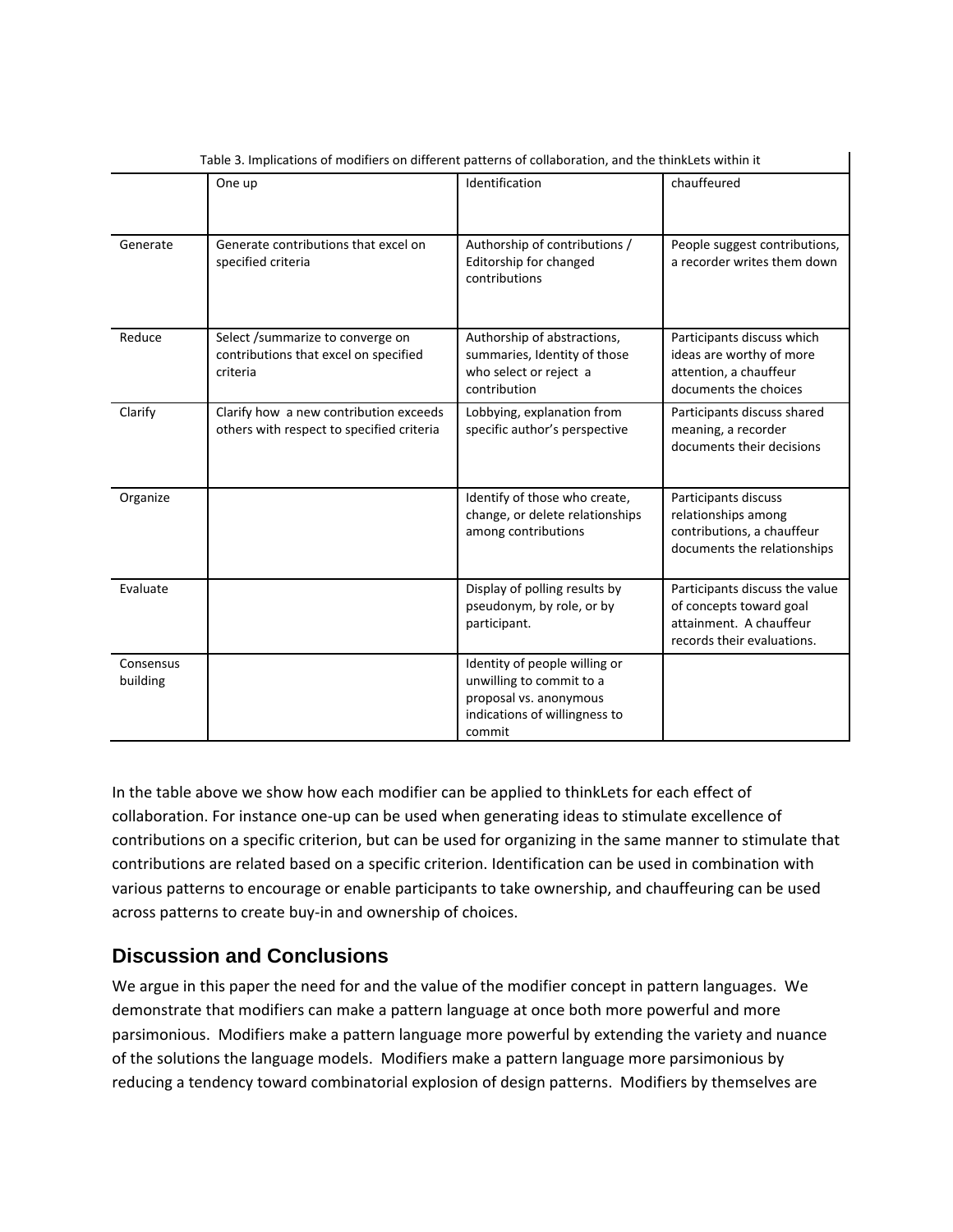not complete design patterns. Rather, they are named revisions that can be applied to a set of design patterns to create predictable variations in the solutions based on the design patterns.

We have demonstrated the value of modifiers in the ThinkLets pattern language. We found that the idea of variation exists in software design patterns as the 'refine' concept, defined by [Noble 1998] "A specific pattern refines a more abstract pattern if the specific pattern's full description is a direct extension of the more general pattern. That is, the specific pattern must deal with a specialisation of the problem the general pattern addresses, must have a similar (but more specialised) solution structure, and must address the same forces as the more general pattern, but may also address additional forces." This author, however, describes 'refine', in terms closer to object-oriented inheritance than to a variation that can be applied across many patterns. Nonetheless, when multiple refine relations exist with a single design pattern, there is an opportunity to simplify the pattern language through the use of modifiers.

A similar phenomenon can be found in the work of Hvatum et al [Hvatum, Simien et al. 2005]. Their pattern language includes both design patterns and advice for the management of distributed development teams. Advice patterns are not intended to actually structure the work of team members, but rather they describe conditions required for the patterns to work. This is similar to the modifier concept and enables the pattern authors to keep their pattern language simple and yet rich with advice.

Finally we found an example of Modifiers in the famous pattern language of Coplien and Harrison [Coplien and Harrison 2005] on organizational design patterns. In this pattern language a key cornerstone is the pattern "community of trust" it explains how trust is the basis for successful teams and a requirement for various other patterns to work. However, on it's own trust does not prescribe how organizations should be designed, the way other patterns in the language prescribe how roles and tasks and collaboration can be designed to successfully design the organization. Coplien and Harrison discuss why "community of trust" is a pattern, they explain it has structural impact on the organizational design and that there is a specific 'trick' to build trust described in "community of trust". The modifier concept will allow them to further position trust as a variation to other patterns. In this way they can emphasize it's critical nature, it's effect in combination other patterns, and the effect of the absence of trust in other patterns.

While the use of modifiers may not be obvious or necessary in every domain, modifiers may help to both enrich and simplify some pattern languages, while offering a wider variety of useful and deliberate design choices.

Further research is required to evaluate the added value of the use of modifiers from both an expert perspective (authors of pattern languages) and from a user perspective (communities that use design patterns). Initial discussions with both were positive; authors see the value of this concept for their languages and users can give examples of patterns that could be described as modifiers.

#### **Acknowledgements**